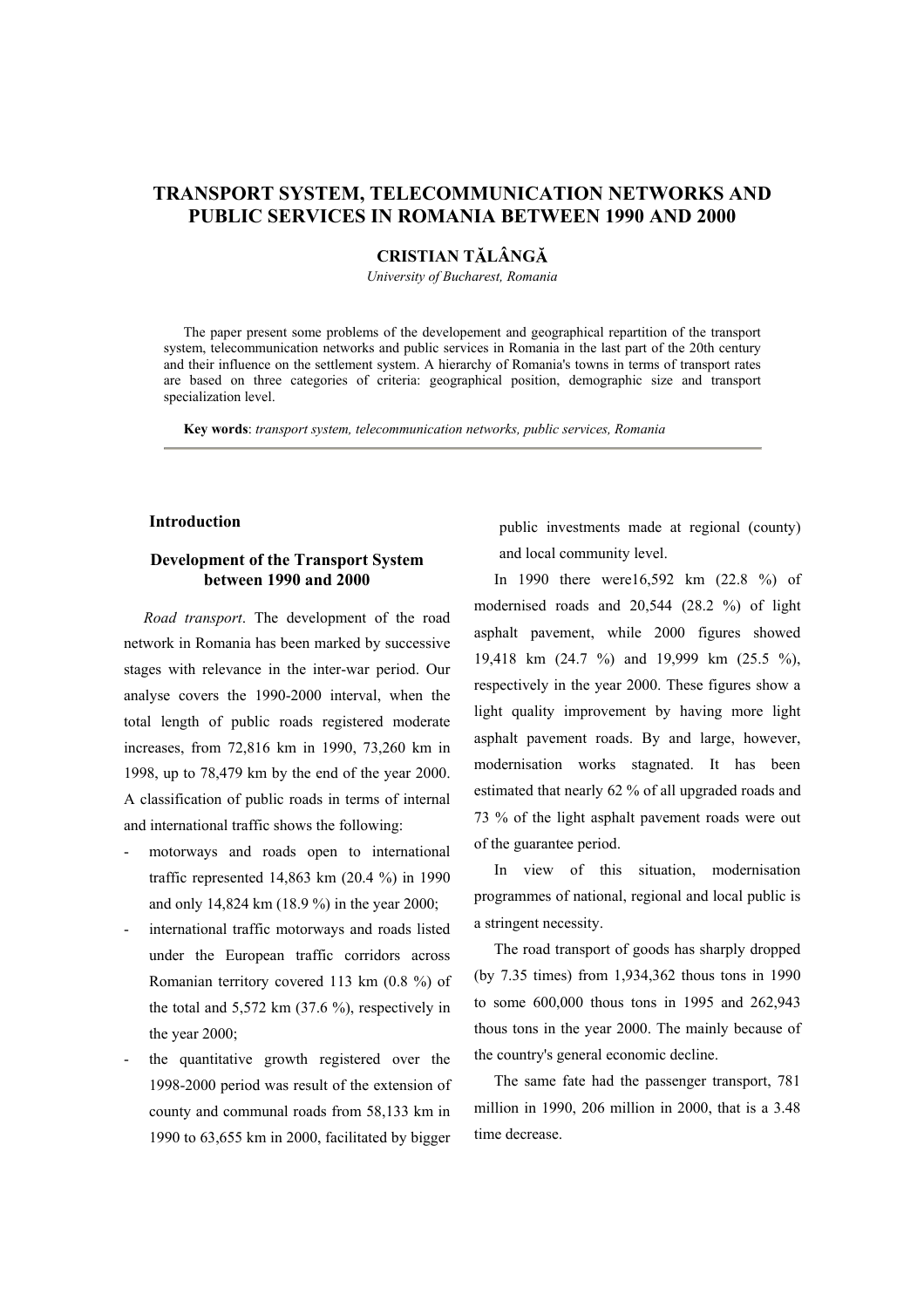*Railway transport.* Between the latter half of the 19th century and the year 1980, Romania's railway network kept expanding. After that date quantitative evolution showed down to the benefit of quality: electrified and double-track railways being mounted on major traffic avenues.

Over the 1990-2000 interval the situation looked as:

- a decrease in the operated railways overall from 11,348 km to 11,015 km when narrow-gauge lines were put out of public service;
- a slow increase of electric railways, from 3,180 km to 3,950 km;
- a slow increasing of double-track rails, from 2,949 km to 2,965 km.

There was a significant and steady decline in the freight transport from 218,828 thous tons in 1990 to 71,460.8 thous tons in the year 2000. The backslide proved in the 1990-1994 interval, when traffic fell below 50 %. A feeble comeback was noted in 1994- 1996, followed by a relapse though at a slower pace this time. Until 1960, railway transport was prioritary in traffic of goods, subsequently being largely replaced by road transport.

The passenger traffic, also marked a decrease, from 407.9 mill. persons in 1990 to 117.5 mill. in the year 2000.

*River transport.* According to statistics, the total length of inland waterways in 2000 was 1,779 km, spread out as following: 1,075 km on the Danube River, 524 km on the Danube branches, 64 km on the Danube-Black Sea Canal, 28 km on the Poarta Alba - Midia Navodari Canal, 48 km on man-made lakes at Izvorul Muntelui (Bicaz Lake, 30 km) and in the Arges Valley (Vidraru Lake, 18 km), and 40 km on the Bega Canal. The same statistical figures were reported for 1990, too. So, inland navigable channel length no changes over the studied period.

Freight transport on the Danube River and the Danube-Black Sea Canal dropped from 12.04 mill. tons in 1990 to 6.2 mill. tons in 1992, rising to 14.8 mill. tons, and sliding again at 13.1 mill. tons in the year 2000.

The boom of the 1992-1998 period was due to joint ventures and private companies operating on river. In 1996 was held by state-owned 70 % of goods transport, 24 % by private firms and 6 % joint ventures. In 1998, 53 % was controlled by joint ventures, 26 % by state-owned firms and 21 % by private companies. In 2000, the situation looks as follows: 62 % joint ventures, 35 % private and 3 % all-out state owned.

In terms of freight destination (2000), 88.3 % was for domestic market, 9.9 % for international clients, and 1.8 % represented transit transport. River transport (mainly through the Danube-Black Sea Canal) registered 11.3 % mill. tons (2000).

Passenger river transport is limited rather to small areas, hardly accessible by land (the Danube Defile and the Danube Delta). This type of transport would fluctuated depending on demand, costs, and the low purchasing poor of the population. The number of passengers using it was reached 1.6 mill. in 1990, 0.9 mill. in 1993, 2.4 mill in 1996, and 1.5 mill. in the year 2000. These values designating both the domestic and international passenger traffic. In 2000, it englobed only 52 % of the overall domestic traffic.

*Maritime transport*. Geographical position gives Romania an outlet to the Black Sea, a pofitable trade exchange facility. The country's general economic decline, over the 1990-2000 period was mentioned by the maritime transport as follows:

- a sharp fall 27.6 mill. tons in 1990 to 4.5 mill. tons in 1998 and somewhere around 1.4 mill. tons in 2000;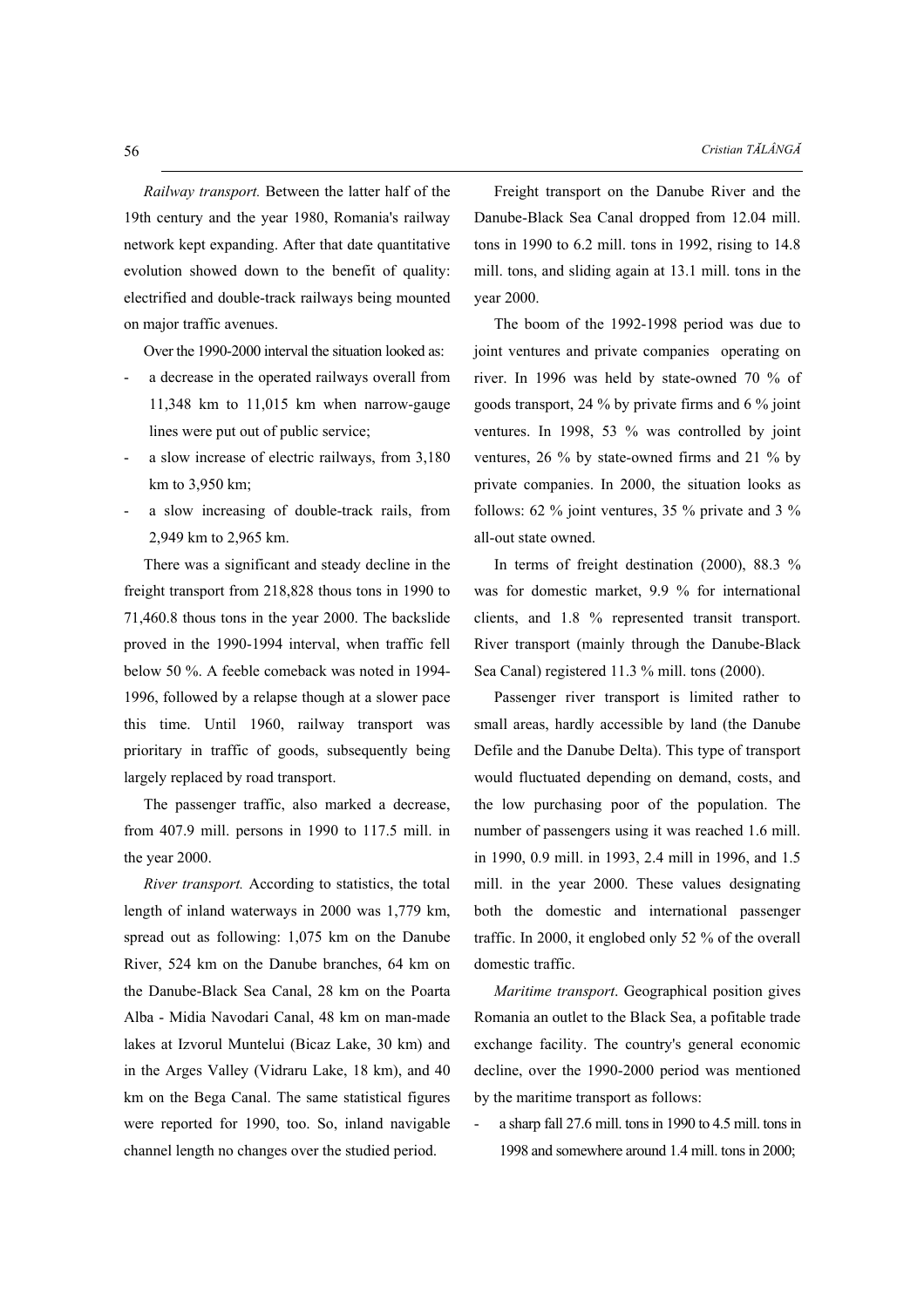two discontinuity intervals (1992-1993 and 1994-1995) suggesting some improvement.

Forms of property in 1998 and 2000: private firms, 64 % / 73 %, joint ventures 27.8 / 26.4, state owned 8.2 % / 0.6 %, respectively.

Out of the overall goods transported on sea, only 388,300 tones were loaded and unloaded in the Romanian ports. In 2000, 82.5 % were loaded and 17.5 % unloaded in the Romanian ports. The ratio of loaded versus unloaded goods in 1998 (38 % and 62 % respectively) comparatively with year 2000 (82.5  $%$  and 17.5 %) shows that more products were exported that imported modicating a comeback in Romania's foreign trade balance.

*Air transport*. It was largely of quality of the domestic network that registered improvements by the addition of new airports in international traffic (Arad, Cluj-Napoca, Satu Mare, Iasi, Suceava, Sibiu and Bucharest - Baneasa) to those operating before 1990 (Bucharest-Otopeni, Timisoara and Constanta).

And yet, for all modernisation efforts (better fleet and airport facilities), the passenger traffic drop considerably, from 2.7 mill. persons in 1990 to 1.08 million in 1998. A slight increasing tendency (1.3 mill. persons) appeared in 2000, but regular domestic flights reached a mere 12.6 % (160,900 pers.) of total, the rest being covered by international traffic.

The traffic of goods, in its turn, decreased from 37,000 t in 1990 to 10,000 t in 1998, and after some fluctuating evolution (1990-1996) it dropped at 7,600 t in 2000 (7,200 t i.e. 94.7 % representing international destinations and only 400 t, 5.3 % internal ones.

*Telecommunications (telephone networks and mass-media).* There was a substantial increase in the number of telephone users, from 2,358,041 in 1990 to 2,750,000 in 1994 and 3,705, 515 in 1999. As of 1997, statistical figures indicate fluctuating evolution with line and mobile telephone networks.

For all the extension of radio and Tv posts, radio subscriptions would fluctuate between 2,399,793 in 1990 and 3,943,000 in 1994, declining at 3,590,506 in 1999. Tv subscriptions had a similar record: 3,645,140 in 1990, 4,054,000 in 1994, and 3,710,465 in 1999.

#### **Geographical Distribution of Transport and Telecommunication Networks**

*Density of roads.* The territorial disparities found in the road networks are connected with the landform pattern, the national and local investment policy, population size and structure and intensity of economic life, configuration of urban networks, and not least, complementariness to other communication networks.

The development of road (by county) over the 1990-2000 interval features as follows:

- wide variation interval, from -104 km (Vrancea County) to 1,160 km (Hunedoara County);
- no change in two counties (Neamt and Tulcea);
- moderate falls in the counties of Olt, Mures and Mehedinti;
- the majority of counties in the east and south of Romania registered increases of up 100 km each;
- top values (100-500 km) scored the counties from central and western parts of Romania.

As already noted, this evolution was result extending road length at county and local levels, also increasing density values (km/100 km2). This was a positive development easing inter-settlement connections.

Taking a comparative look at road density (by county) over 1990-2000 interval reveals the following: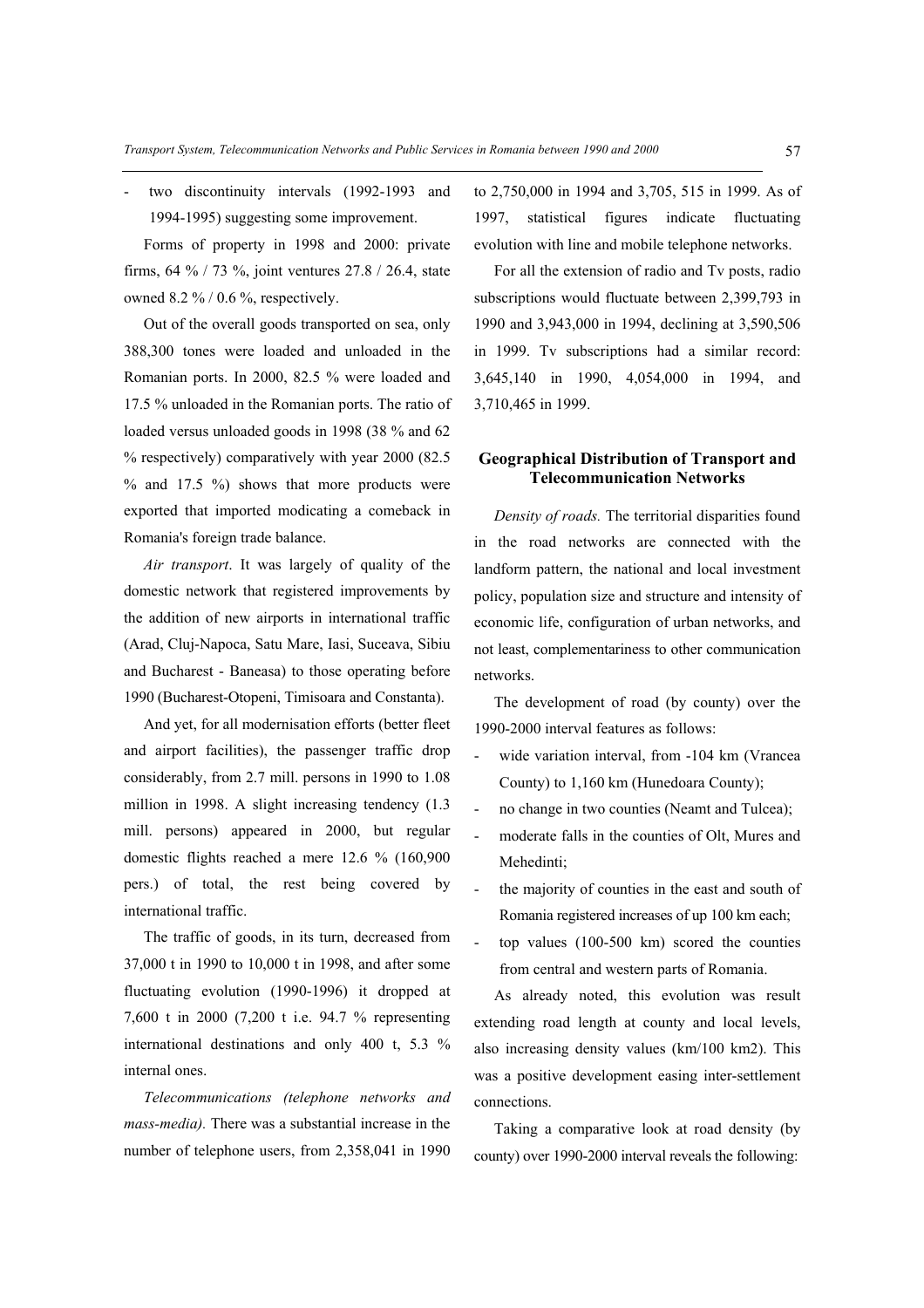- higher variation interval  $(14-43.1 \text{ km}/100 \text{ km}^2)$ in 1990, to 13.90- 46.6 km/100 km<sup>2</sup>);
- few disparities in the density of geographical speed above-average values  $(30.7 \text{ km}/100 \text{ km}^2)$ in 1990 and 32.9 km/100  $km^2$  in 2000 recording some counties from Moldavia (Botosani, Iasi, Vaslui, and Bacau), from the south of Romania (Buzau, Prahova, Dambovita, Arges, Valcea, and Olt), from the west and north-west (Hunedoara, Alba, Cluj, Salaj, Bihor and Satu Mare).

The length of upgraded roads features as follows:

- variation interval between 0 km (Dolj County) and 494 km (Satu Mare County);
- the length of modernised roads remained constant;
- modest increases in the majority of counties (1-100 km) are suggestive of low investments car marked at county and local level;
- top values  $(100-494 \text{ km})$  registered the counties of Suceava, Tulcea, Hunedoara, Teleorman, Vaslui, Vrancea and Satu Mare.

Upgradings in the year 2000:

- modernised roads / total county length varied between 12.60 % (Buzau County) and 48.60 % (Satu Mare County);
- most counties scored below the national average (24.70 %) or close to it;
- highest values against the average were recorded by the counties of Suceva, Neamt, Vaslui, Harghita, Covasna, Barsov, Vrancea, Tulcea, Dambovita, Valcea, Bucharest city, together with Ilfov, Calarasi, Ialomita, Giurgiu, Teleorman, Caras-Severin, Maramures, and Satu Mare.

*County and local roads*. According to 1990-2000 statistics, the situation of county and local roads looks as follows:

- the majority county roads in Romania were extended from 1,154 km in Hunedoara County to 1 km in Tulcea County. In same other counties (Olt, Suceava, Mehedinti and Vrancea), the situation was reversed, roads getting shorter, with a record low in Vrancea (-105 km);
- in 1990 and 2000, county and local roads represented 65 % and 89 % respectively of the total road network of each country;
- Statistical data for the year 2000, being more detailed, conclusions reached in regard of this type of roads are the following:

1. The length of county roads varies with each county from 1,383 km (Cluj) to 368 km (Covasna).

2. Very few counties have modernised roads (0.5 - 25 % of the total).

3. Roads in the countryside cover between 1,000 km and 1,418 km (Botosani, Bacau, Alba, Timis, Arges, Buzau, Hunedoara, and Bihor); roads are the shortest in Covasna, Giurgiu, Tulcea, Ilfov, Calarasi (under 300 km in each of these counties); between 300 and 500 km in Teleorman, Ialomita, Brasov, Braila, Harghita, Maramures, Galati, Sibiu, Bistrita Nasaud, and Satu Mare; 500 - 1000 km in Caras Severin,Vrancea, Dambovita, Olt, Neamt, Valcea, Salaj, Gorj, Suceava, Mehedinti, Prahova, Mures, Arad, Dolj, Vaslui, Cluj, Iasi, and Constanta.

4. The greatest majority of village roads are not upgraded.

*Railway density and structure*. A comparative analysis of the situation (by county) over the 1990- 2000 interval indicates the following:

- average densities dropped from 47.8 km/1000  $km^2$  in 1990 to 46.2 km/1000 km<sup>2</sup> in 2000;
- decreases were associated with the elimination of narrow-gauge railways, used for timber transport; density maps in the two reference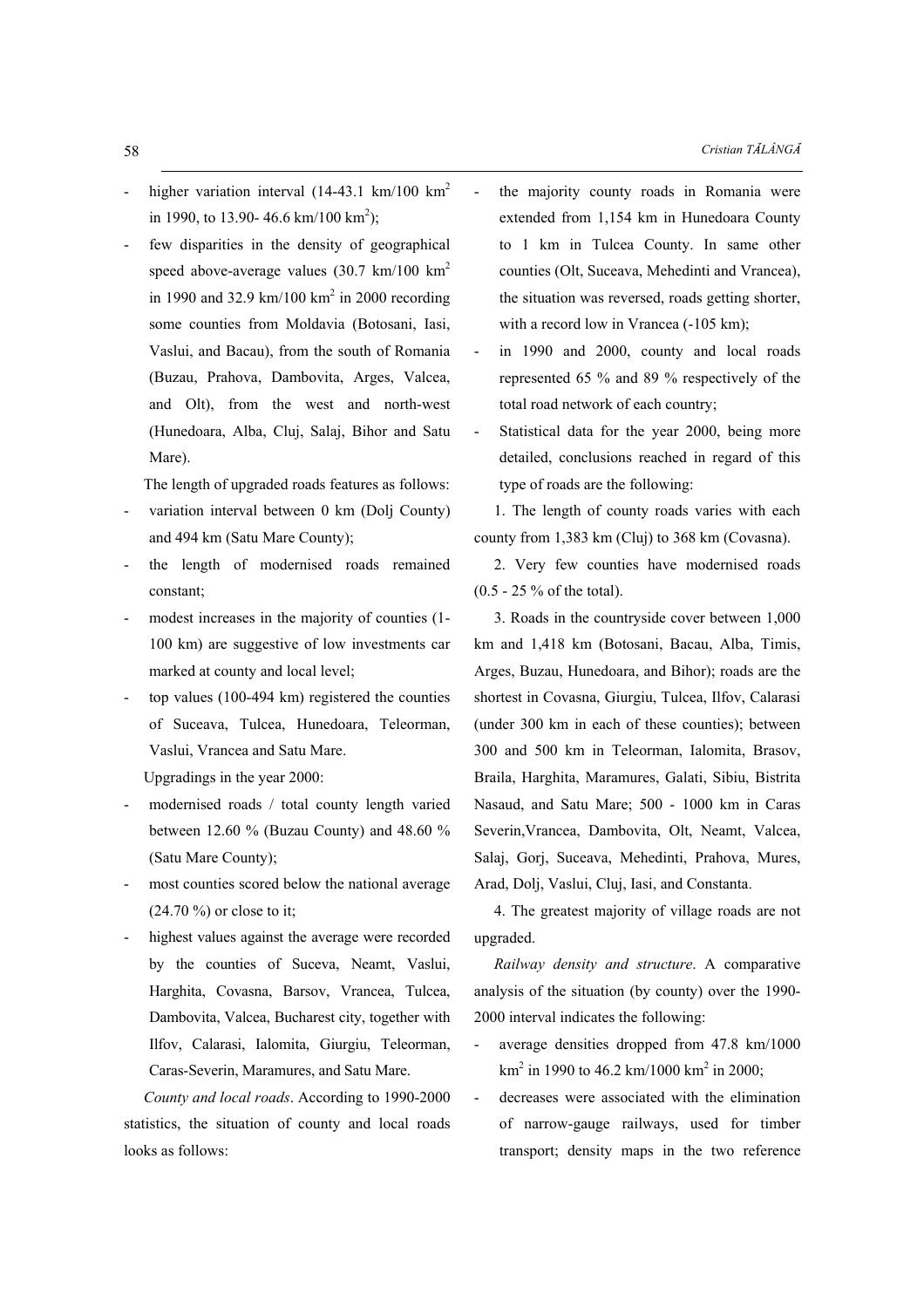years show an uneven distribution connected largely with the natural and socio-economic conditions of each territorial units;

- far variation intervals compared to the case of roads (Tulcea County:  $8.1 \text{ km}/1000 \text{ km}^2$  in 1990 and 8.4 km/1000 km<sup>2</sup> in 2000; Bucharest city + Ilfov County:  $176.9 \text{ km}/1000 \text{ km}^2$  and  $194.4$  $km/1000$  km<sup>2</sup> in 1990 and 2000, respectivelly);
- a NV corridor (following approximately on the direction of one of the European traffic corridors) crosses the counties of Bihor, Alba, Sibiu, Brasov, Prahova, Ilfov (Bucharest included), Ialomita, and Constanta; branches out arc-shaped into a second corridor that passes through Mures, Bistrita Nasaud, Suceava, Iasi, Vaslui, and Galati counties; a third one is the western corridor (Satu Mare, Bihor, Arad, and Timis counties); densities along these three corridors top the national averages;
- most counties having mountainous areas on their territories below the natural average (30-50  $km/1000 km<sup>2</sup>)$ .

Railway structure:

- narrow-gauge railways were put out of service in Alba, Bistrita Nasaud, Cluj, Maramures, Mures, Satu Mare, and Sibiu counties;
- operating wide-gauge railways in Galati, Iasi, Maramures, satu Mare, Suceava, and Vaslui counties, to facilitate links with Ukraine and the Republic of Moldavia;
- electric railway percentages stand between 0 and 100 %. Some counties have no such facilities (Botosani, Vaslui, Tulcea, Arges, Valcea, Bihor, Satu Mare, Maramures, and Salaj), other have them in excess totalling over 50 % (Hunedoara, Calarasi, Bacau, Harghita, etc.), up to 100 % (Mehedinti County).

*Fluvial and maritime port traffic*. A classification Romanian waterways:

- the fluvial-maritime Danube, 170 km long, 4 major ports: Braila, Galati, Tulcea, and Sulina, annual traffic capacity 34,205,000 tons;
- the Danube River, 905 km long, major ports: Orsova, Drobeta Turnu Severin, Giurgiu, Oltenita and Calarasi, annual traffic capacity 16,370,000 tons;
- the Danube-Black Sea Canal, 64 km long, two major ports: Medgidia and Basarabi, annual traffic capacity 1,590,000 tons;
- the Poarta Alba-Midia Navodari Canal, 28 km long, 2 ports.

The four Black Sea harbours (Constanta, South Constanta, Midia-Navodari and Mangalia) total a traffic capacity of 82,750,000 tons / year.

A classification of Romanian ports by freight traffic:

1. Large ports, over 10 mill. t / year: Constanta and Galati.

2. Medium-sized ports, 3-10 mill. t / year: Braila.

3. Small ports, 0.5-3 mill. t / year: Tulcea, Calarasi, Giurgiu, Cernavoda, Medgidia, Drobeta Turnu Severin and Orsova.

4. Very small ports, under 0.5 mill. t / year.

*Air traffic and airports*. The gateway to air traffic for passenger and goods are the 17 airports situated in 16 towns. Since in various periods of time air transport would registered a slowdown, some airports ceased temporarily operating (Craiova, Tulcea, Bacau, Caransebes).

Particularities of domestic air traffic:

Bucharest concentration of activities by the two airports: Otopeni (Henry Coanda) and Bucharest-Baneasa (both with international status);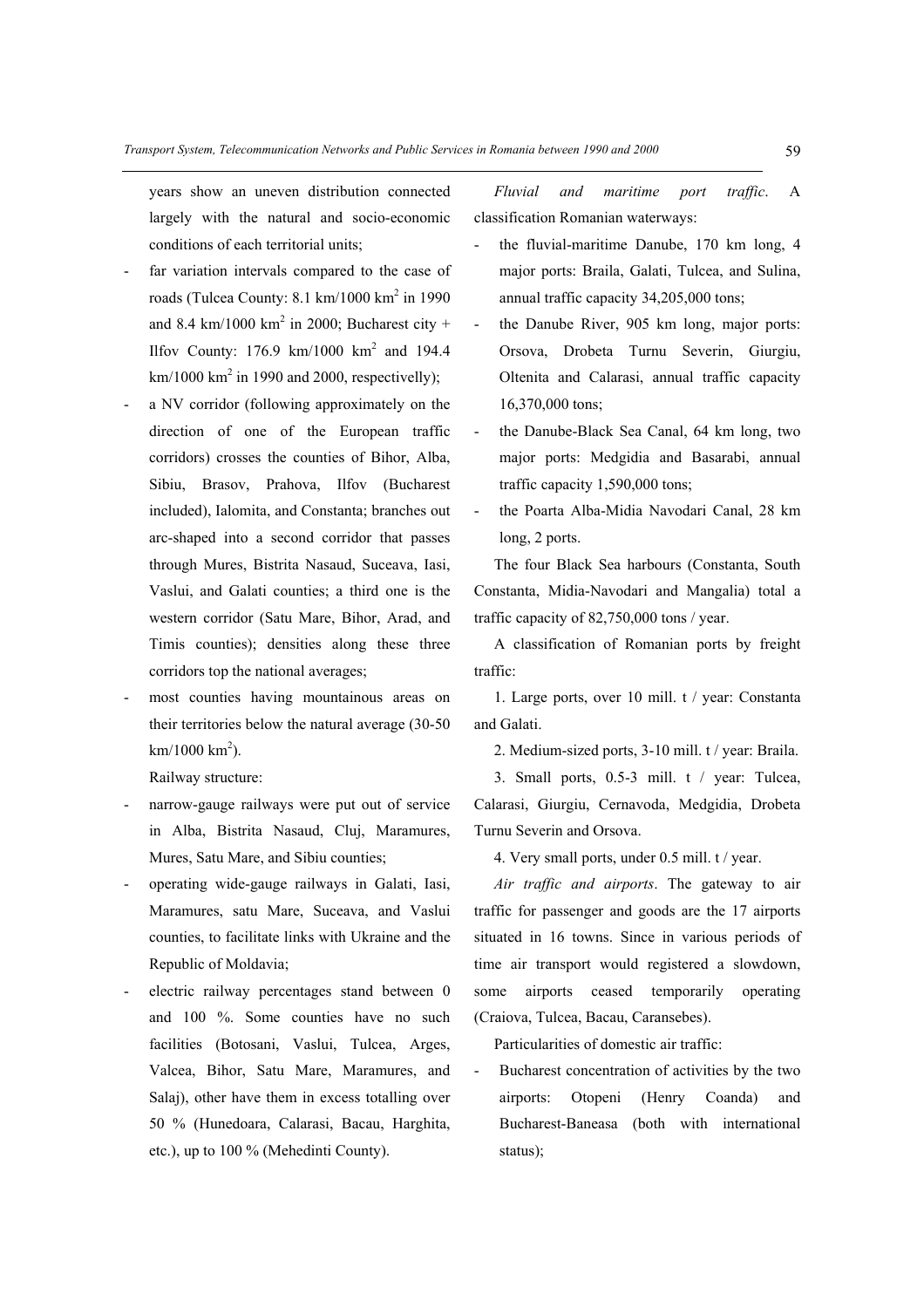- highest number flights (more than  $10 /$  week) link Bucharest with Timisoara, Cluj Napoca, and Oradea;
- average number of flights  $(5-9 /$  week) between Bucharest-Arad, Bucharest-Baia Mare, Bucharest-Constanta (particularly in the summer season);
- small number of flights  $(1-4 /$  week) start from Bucharest to Iasi, Suceava, Tg.Mures, Sibiu, Satu Mare.

This was the situation in 1999, which comparated with 1994 marked an obvious regression.

### **A Classification of Romania's Towns by Accessibility to the Transport Systems**

 Owing to the current pattern of internal transport networks, not all the settlements benefit by direct access to the transport systems, a situation that affects inter-settlement relations and polarisation capacity. The present criterion of classification had in view the position of towns, as points of convergence of transport networks and activities:

1. First-class towns direct access to all the five transport systems (rail, road, air, fluvial and maritime): Constanta and Tulcea. The latter accessing the maritime transport by way of the Danube; sometimes, direct air traffic is temporarely suspended for lack of demand.

2. Second-class towns direct access to major railway axes, national or international highways and air transport (Bucharest, Bacau, Iasi, Suceava, Tg.Mures, Cluj Napoca, Baia Mare, Satu Mare, Oradea, Sibiu, Timisoara, Craiova and Caransebes), as well as the city-ports along the Danube, the Danube-Black Sea Canal and the sea coast, towns with access to the waterways and differentiated

possibilities reaching the major or local rail-androad lines: Orsova, Drobeta Turnu Severin, Calafat, Corabia, Turnu Magurele, Zimnicea, Giurgiu, Oltenita, Calarasi, Braila, Galati, Cernavoda, Medgidia, Basarabi, Navodari, and Mangalia).

3. Third-class towns are the most numerous ones and have a relatively homogeneous geographical diffusion. Access to rail-and-road, especially if located alongside major traffic axes. This category also lists the towns of Harsova, Isaccea, and Macin with access to the river and road networks.

4. Fourth-class towns access to one transport system alone (road or water). From this viewpoint appears to be the least favoured group, which is largely true. However, some settlements located in the neighbourhood of big cities have indirect access to the rail and air networks: Baia Sprie, Cavnic, Cisnadie, Sacele, Ocnele Mari, Baile Govora, Baile Olanesti, Baicoi, Urlati, Techirghiol, Bolintin Vale, Mihailesti, etc.

# **A Hierarchy of Romania's Towns in Terms of Transport Rates**

 The classical estimation criterion used designate settlement functions is the structure of the active population in the three sectors of activity (primary, secondary and tertiary). However, this criterion, of active population in a certain domain (sector), says transports, does but partly reflects the reality.

Taking the figures of the population census (1992) to draw up a town hierarchy based on the active population working in transports and telecommunications has revealed the following:

- a variation range between 0.37 % (Rasnov) and 23.47 % (Fetesti);
- an average of 6.69 % for the whole urban system;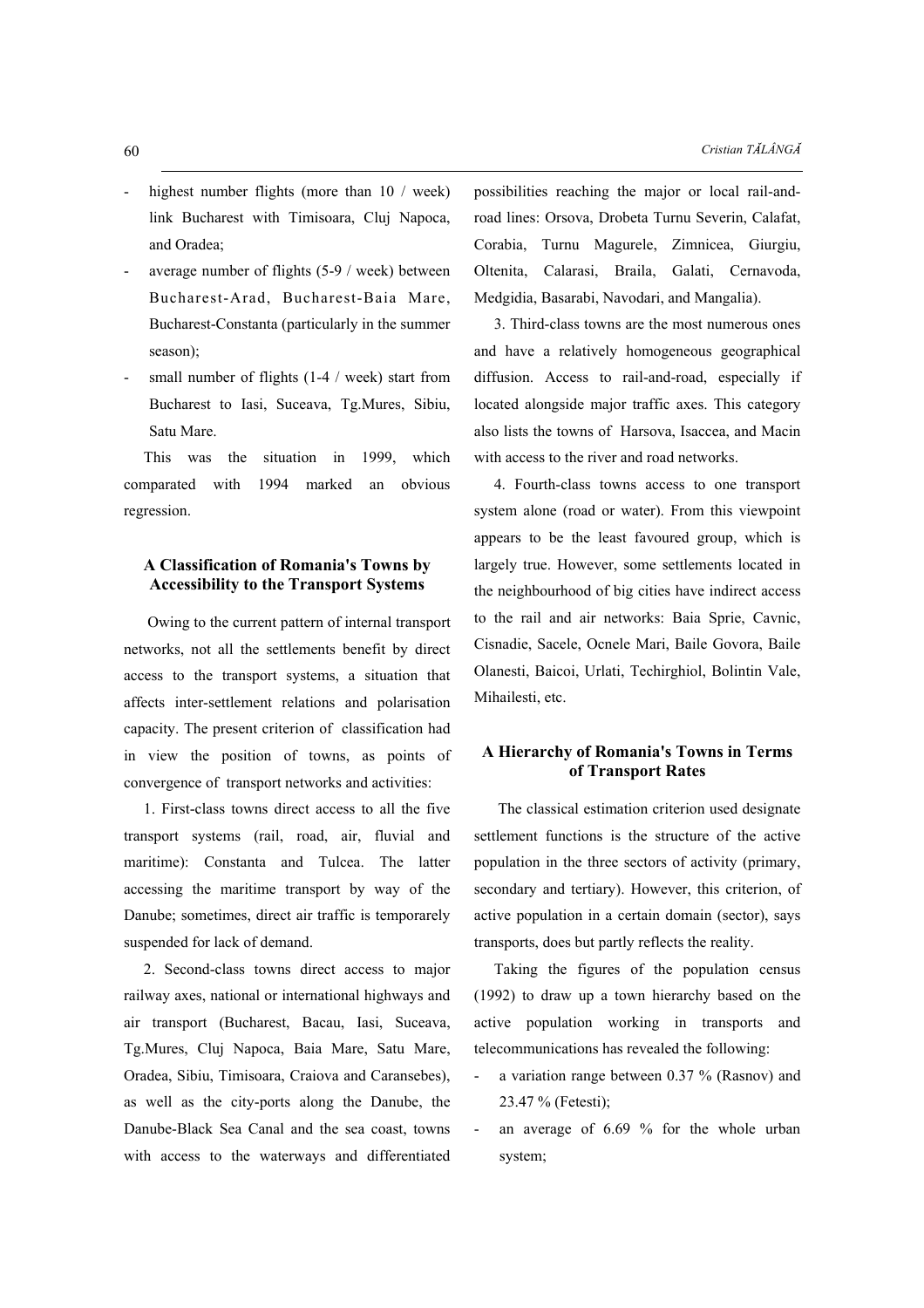- towns specialised in railway transport (Fetesti, Faurei and Simeria) and in river transport (Sulina) register between 20 % and 24 %;
- high traffic values (16-20 %) in three railway knots (Piatra Olt, Adjud and Jibou), in Constanta city-port and in a border town (Curtici);
- 21 towns, usually small-and medium-to-low sized that have a different economic potential but act as junction points within the national railway system, or are Danubian (Orsova and Tulcea) have a score of 10 - 15 per cent;
- 65 towns register between 6.69 % (average value) and 10 %. This category includes cityports (Giurgiu, Galati, and Braila), big urban centres (Bucharest, Timisoara, Arad, etc.), but also scores of small and medium-sized towns;
- the other towns rank below the average, the majority having 3-6.69 % record.

This hierarchy gives a faithful picture of some towns strictly specialised in transports, but a distorted image of most of the others. For example, here Bucharest city has the same rank as Bocsa; Timisoara as Novaci, or Arad as Calafat. The truth could partly be restored referring to data on population engaged in transports and telecommunications provided the upper part of hierarchy lists Bucharest, Constanta and other large cities (Craiova, Timisoara, Brasov, Cluj-Napoca, Iasi, Braila, Ploiesti, Oradea, Arad, Bacau, Pitesti, Buzau, Tulcea, Sibiu, Targu Mures, Drobeta Turnu Severin, Baia Mare), in which case some settlements specialised in transports would inevitably left out.

It follows that a classification of towns by transport function should ratio several criteria, so as to accurately reflect the position of each settlement within the national transport system.

Such a classification was attempted based on three categories of criteria: geographical position, demographic size and transport specialization level.

a) geographical position = town accessibility to various transport systems;

b) demography = 1. town rank within the national urban hierarchy according to total number of inhabitants; 2. town rank in the county urban hierarchy; 3. town rank in the urban hierarchy according the share of active population in the transport branch; 4. town rank in the urban hierarchy according to absolute values of active population engaged in transport activities.

c) economy = 5. town rank in the hierarchy of rail junctions; 6. town rank in the hierarchy of switch-yard centres; 7. town rank in the hierarchy of railway complexes coordinating the organisation of the national railway system; 8. classification of ports by annual freight traffic; 9. classification of towns by average air passenger and freight traffic / year; 10. a hierarchy of centres with economic agents in the field of transport generally.

The geographical position ranks towns by accessibility to various transport systems. Four accessibility categories have been taken into consideration. Accessibility is a factor influencing to a large extent the other hierarchisations, but the classification thus obtained (presents and titled A classification of Romania's towns by accessibility to the transport systems) is only a partial reflection of the settlements transport function.

The national urban hierarchy worked out by the demographic size criterion proceeds from the fact that the number of urban population is intimately connected with town's economic power, which in turn sets demand for transport services in that particular town and in its influence zone. Similar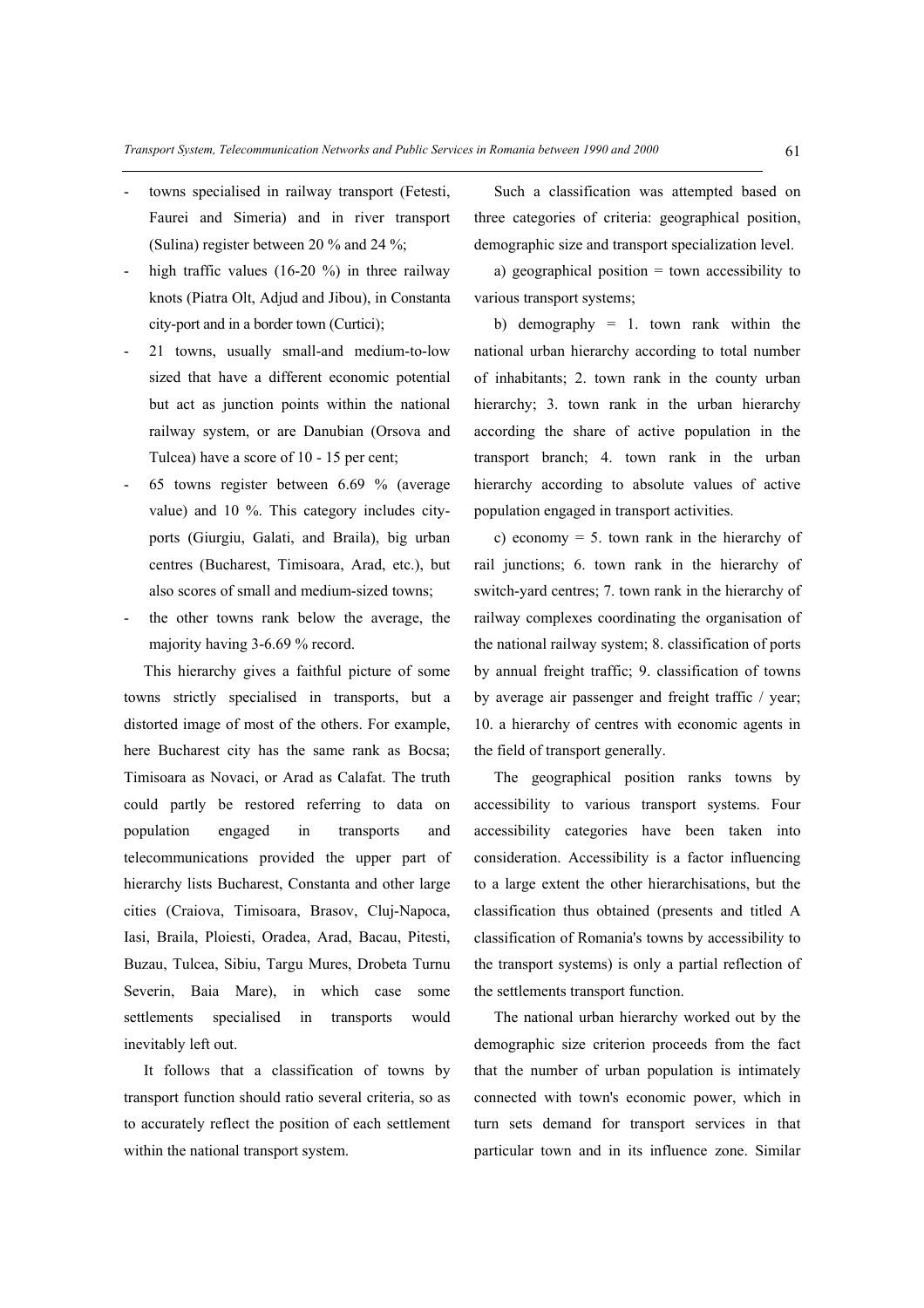considerations were used in an urban hierarchy at county level.

The other two hierarchies based on active population ratio in transport and telecommunications (1992) per total active population and in terms of absolute values highlight, as previously said, transports specialist centres and their importance for transport services demand.

Economic criteria have in view hierarchisations connected with the particularities of each transport type.

Railway transport: hierarchy of urban railway knots, hierarchy of centres with marshalling yards, and hierarchy of railway centres acting as coordinators of the national railway system.

The classification of railway knots (by number of lines converging in a given point; one might also add the passenger traffic expressed in the number of trains (24 hrs.) emphasises four categories: very big knots with over 7 lines (Bucharest and Timisoara), big knots with 6 lines (Arad), intermediate knots with 4-5 lines (Oradea, Brasov, Faurei, Buzau, Caransebes, Oravita, Medgidia, Craiova, Galati, Tecuci, Simeria, Iasi, Piatra-Olt, Ploiesti, Satu Mare, Sibiu, Suceava, Rosiori de Vede, Lugoj, Bârlad, Marasesti), and small knots with 2-3 lines (Alba Iulia, Blaj, Ocna Mures - Razboieni, Teius, Ineu, Pâncota, Lipova - Radna, Chisineu Cris, Pitesti, Costesti, Bacau, Comanesti, Valea lui Mihai, Dorohoi, Resita, Dej, Câmpia Turzii, Huedin, Constanta, Navodari, Sf.Gheorghe, Târgoviste, Titu, Filiasi, Calafat-Golenti, Targu Jiu, Tg.Carbunesti, Deva, Petrosani-Livezeni, Slobozia, Fetesti, Tandarei, Urziceni, Pascani, Viseu de Sus, Strehaia, Targu Mures, Ludus, Sovata, Roman, Caracal, Carei, Jibou, Copsa Mica, Videle, Buzias, Jimbolia, Sânnicolau Mare, Focsani, Adjud).

We dewed it necessary to include also the railway centres with marshalling yards, based on the total daily capacity to marshal the trains, even though marshalling yards today are used less than half their capacity, some being in a state of conservation. The variation range goes from 500 to 7,000 carriages. The largest marshalling yards are in Constanta and Bucharest, followed (in decreasing order) by Ploiesti, Galati, Brasov, Iasi, Adjud, Dej, Simeria, Craiova, Caransebes, Oradea, Arad, Curtici, Suceava, Piatra Olt, Pascani, Sibiu, Buzau, Giurgiu, Videle, Marasesti, and Medgidia.

A third criterion connected with the railway transport targets the railway complexes playing a coordinating role in the system. It is a hierarchy that emphasises the scope and breadth of this function revealed according to number of subordinated stations (Timisoara - 175, Cluj-Napoca - 160, Craiova - 129, Iasi - 125, Bucuresti - 122, Brasov - 100, Galati - 86, and Constanta -60).

Another economic criterion has in view the annual average port traffic of goods. This indicator varied directly proportional to the number of employees, complexity of ports equipments and port area. The first rank holds Constanta (far above 10 million tons), followed by Galati and Braila (up to 10 million tons) Tulcea, Calarasi, Cernavoda, Medgidia, Giurgiu, Turnu Magurele, Drobeta Turnu Severin, and Orsova with a modest annual traffic of 0.5 - 3 millions. The other town-ports register below 0.5 million tons traffic / year.

The hierarchy of the annual average air traffic of goods and passengers Bucharest, Timisoara, Cluj-Napoca, Oradea, Arad, Iasi, Suceava, Targu Mures, Sibiu, Constanta, Satu Mare, Baia Mare, Bacau, Caransebes, Tulcea, and Craiova.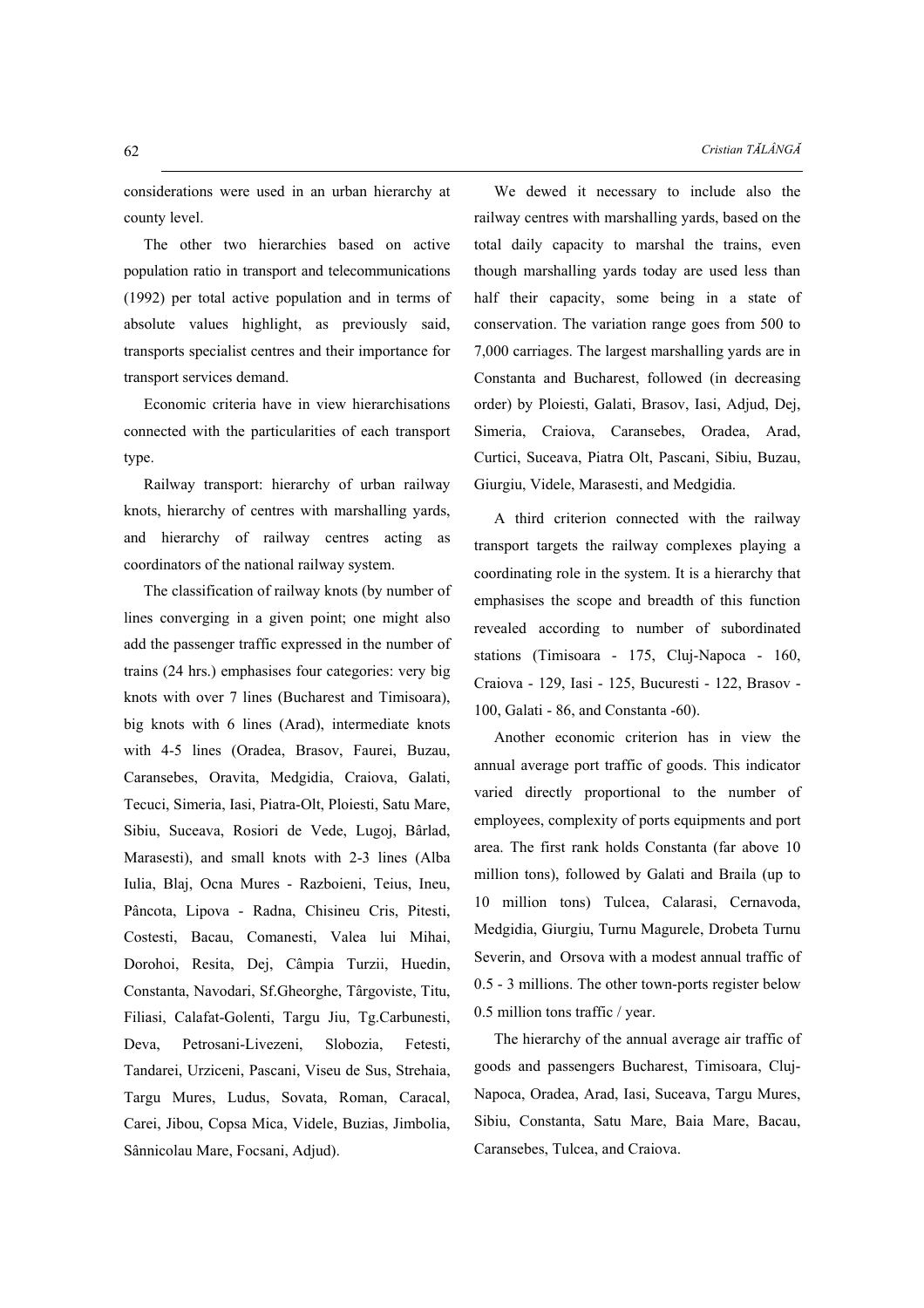The hierarchy of towns by number of economic agents operating in the general road transport reveals the importance inter-settlement relations as well as regional disparities of demand for this type of services the direct consequence of destructive economic development. At the top of the hierarchy ranks Bucharest with over 500 road transport companies. Second in line stays Brasov, followed by Constanta, Timisoara, Arad, Oradea, Cluj-Napoca, and Baia Mare, with more than 50 firms each. Craiova, Ploiesti, Bacau, Iasi, Piatra Neamt, Bistrita, Targu Mures, Sibiu over 25 firms; Buzau, Galati, Braila, Suceava, Botosani, Satu Mare, Deva, Alba Iulia, Drobeta Turnu Severin, Pitesti, Slatina, Târgoviste, Miercurea Ciuc, Sfantu Gheorghe, Onesti, Roman, and Odorheiu Secuiesc between 10 and 25 firms; and over 80 small and medium-sized towns have below 10 general road transport firms each.

On the basis of these criteria and the summation of the standardised values of the above indicators, a town hierarchy was worked out, also high lighting the importance of transport in the functional structure of towns, and their rate of coordinators of transport activities in the territory:

the pretty large variation interval yielded by summating the ten indicator values  $(0.048$  at Azuga and 7.916 in Bucharest) is suggestive of the huge disparity in the rate transport activities in Romania's towns.

1. First rank towns. Bucharest alone enjoys this position due to the pattern of ground and air networks and the proportion of active population working in this sector.

2. Second-rank towns score values between 4 and 4.6 (Timisoara, Constanta, and Galati). The rank was assigned mainly in terms of geographical position, accessibility to transport networks and demand for transport services. Next in line stand the towns with 3.1-3.8 score (Iasi, Brasov, Cluj Napoca, Arad, Oradea, and Craiova). This hierarchy points to the importance of the transport function in respect of accessibility to rail, road and air networks, or the magnitude of the rail-and-road traffic (Brasov).

3. Third rank towns score between 2 and 3. They correspond to centres of intense railway traffic (Ploiesti, Simeria, Buzau), and to some towns accesssing several transport systems (Sibiu, Suceava, Tulcea, Braila, Targu Mures, and Satu Mare). Under this same category list the towns with 1-2 score: county seats, some with good access to various networks (Giurgiu, Bacau, Calarasi, Piatra Neamt, Drobeta Turnu Severin, Baia Mare, Pitesti, Alba Iulia, Targu Jiu, Slobozia, Focsani, Resita, Targoviste, Sfantu Gheorghe, Deva, Ramnicu Valcea, Botosani, Bistrita, Slatina, Alexandria, Zalau, Miercurea Ciuc, and Vaslui), towns specialised in transport area (Caransebes, Adjud, Fetesti, Dej, Medgidia, Sulina, Rosiori de Vede, Orsova, and Piatra Olt), and some other playing a polarising role (Barlad, Copsa Mica, Hunedoara, Turnu Magurele, Petrosani, Strehaia, Oravita, Roman, Fieni, and Gheorgheni).

4. Fourth-rank towns (0.5-1.0 score). Although some of them maybe specialised in transport operations yet the general economic slowdown, has pretty much reduced their activities (Tecuci, Jimbolia, Blaj, Videle, Pascani, Navodari, Oltenita, Marasesti, Calafat, Lugoj, Caracal, Cernavoda, Mangalia, Titu, Jibou, Faurei, Corabia, Zimnicea, Moldova Noua, and Curtici); others hold a local polarising position (Odorheiu Secuiesc, Dorohoi, Darabani, Medias, Cristuru Secuiesc, Ocna Mures,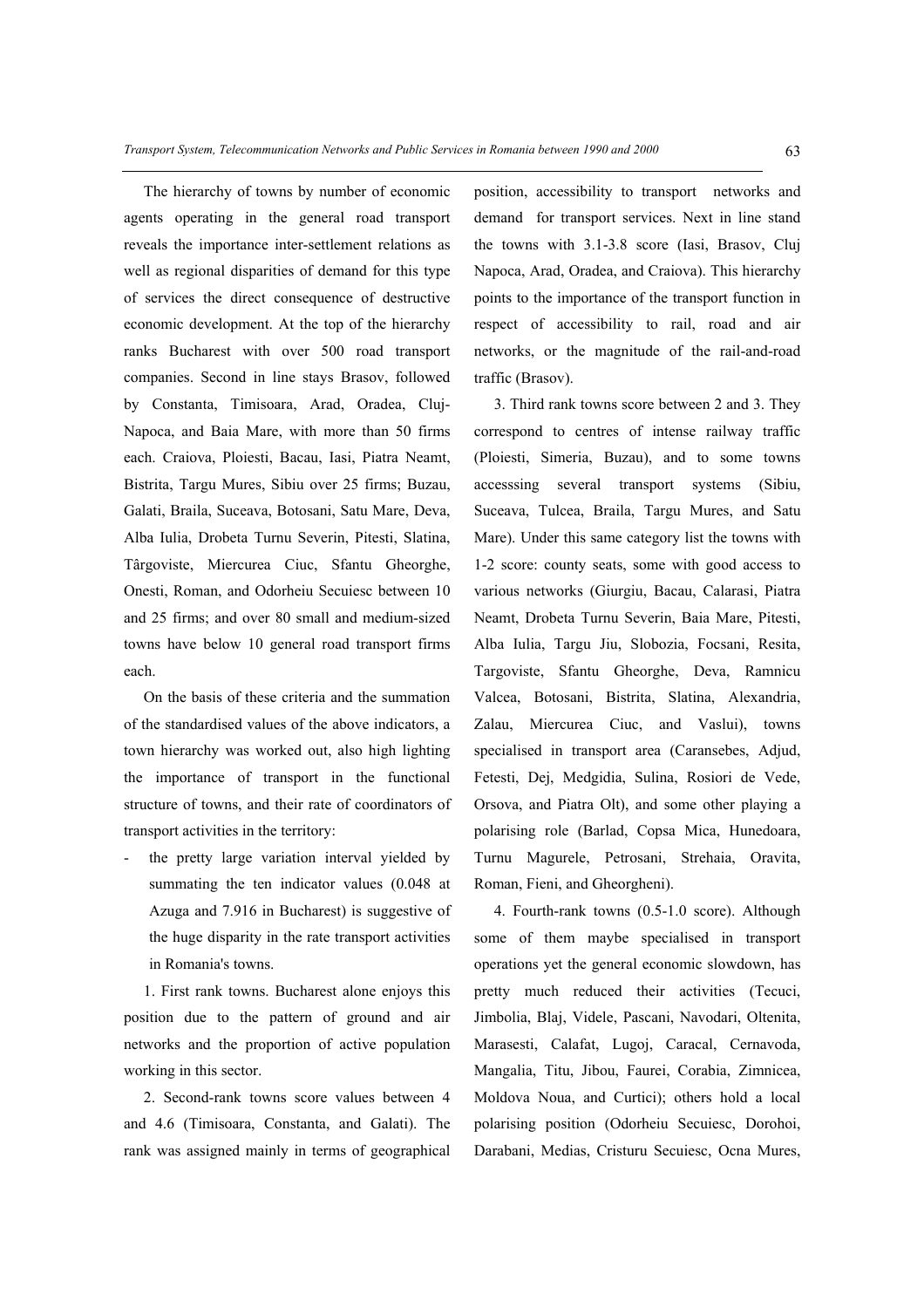Motru, Tandarei, Urziceni, Lipova, Fagaras, Lupeni, Valea lui Mihai, Ludus, Targu Carbunesti, Chisinau Cris, Aiud, Carei, Sebes, Covasna, Campulung Moldovenesc, Vatra Dornei, Vulcan, Gura Humorului, Toplita, Husi, Sovata, and Buzias).

5. Fifth-rank towns score below a 0.5 value, that is reduced transport function with negative impact on their polarising role despite some being railway junctions (Teius, Filiasi) within the settlement subsystems.

# **Urban Passenger Traffic. Structure, Distribution and Rates**

A comparative analyses of the urban passenger traffic over the 1950-1998 period reveals that towns running this type of transport grew from 27 in 1950 to 142 in 1998.

After 1990, the social and economic decline of Romanian society led to numerical decrease of this category of towns.

This situation also indicates that the administration of towns showed little interest in transports, partly because of money shortage.

However, looking at the 1996 figures versus 1995, it appears that the number of public transport towns rose from 163 to 166, respectively.

The expansion of the urban passenger traffic was connected with the increase in the length of lines and number of carried passengers.

Throughout the studied period the bus and tramway topped the list of transport means.

Looking at the 1996 statistical figures in the territory (1996 was taken as reference year because the 1999 Statistical Yearbook of Romania, published in the year 2000, does not contain this urban transport towns) reveals that out of the 262 urban localities extent at that time, large towns possess all the three ground transport networks (Bucharest, Brasov, Braila, Cluj-Napoca, Constanta, Galati, Iasi, Sibiu and Timisoara; Ploiesti was added later). Their share within the overall number of passengers is directly proportional to their demographic size, transport network length and vehicle capacity.

The second category of towns have only two classical urban means of transport: either bus or tramway (Ploiesti, Craiova, Resita, Arad, Oradea, and Botosani), or bus and trolley bus (Targu Jiu, Satu Mare, Suceava, Slatina, Piatra Neamt, Vaslui, Targoviste, Medias, and Baia Mare).

The others have only one means of conveyance (bus).

The demographic size of towns running an urban transport system varies widely, from 3,199 to 2,054,079 inhabitants. This clearly shows that the offer and demand for transport services is connected not only with demographic size, but also with the territorial size of an urban settlement.

A comparative analysis of the urban passenger traffic in towns with two or three transport systems, correlated with their demographic size and territorial coverage (at the expense of residential areas) indicates direct proportionality among these elements.

# **Telecommunication Networks. Structure and Geographical Distribution**

 Geographical distribution of telephone users over the 1990-1999 period:

- increasing number in all the counties, between 11,565 telephone posts in Teleorman County and 190,1999 in Bucharest City + Ilfov County;

- increases were particularly significant in the highly urbanized counties: Prahova, Constanta, Timis, Iasi, Galati, Mures, Dolj, Bacau, Cluj, Sibiu,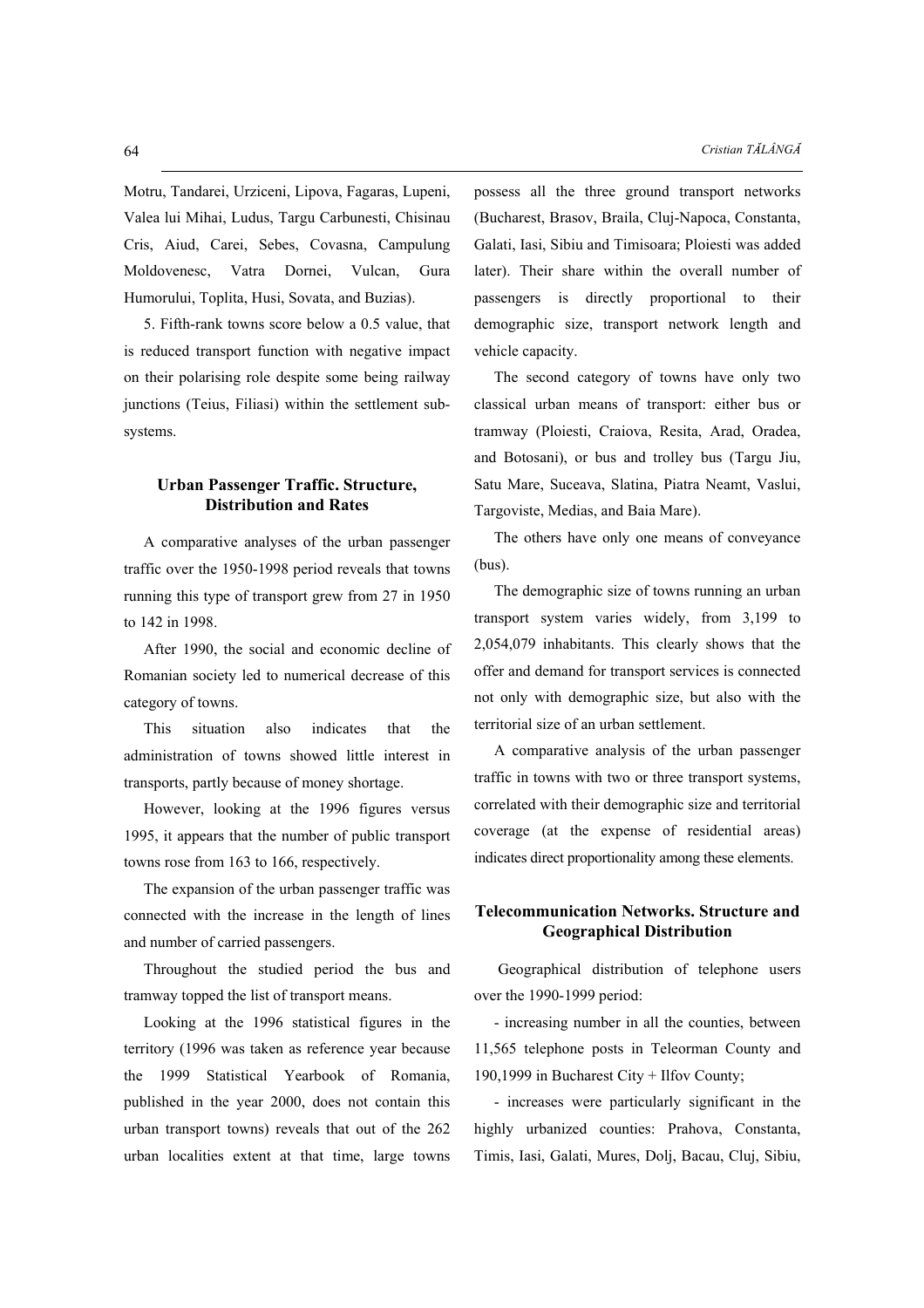Brasov, Arges, Arad, and Braila (31,000 - 83,000 telephone posts), and mainly in the big centers with over 100,000 inhabitants;

- the huge discrepancy (of 1999) between Bucharest (+ Ilfov County) and the others counties, was also the consequence of the distinctively different demographic size of Bucharest and of the other towns in Romania, e.g. 28,000 users in Giurgiu County and over 770,000 in Bucharest;
- most counties register values between 28,000 (minimum values) and 95,000;
- counties with the highest numbers of telephone subscriptions (between 101,000 and 175,000) are: Prahova, Constanta, Cluj, Timis, Iasi, Bacau, Brasov, Mures, Galati, Dolj, and Sibiu);
- the number of subscriptions  $/ 1,000$  inhabitants at national level averaged 165 in 1999 as against 104.5 in 1993;
- the territorial variation of this indicator goes from 80.9 in Teleorman County to 338.3 in Bucharest + Ilfov County;
- above the average national level of 165 telephone subscriptions / 1,000 inh. Scored only the counties of Galati (169.2), Braila (170.4), Cluj (181.1), Brasov (183.2), Arad (186.4), Mures (186.9), Timis (189), Constanta (201.2), Prahova (203.6), Sibiu (228) and Bucharest +Ilfov County (338.3).

#### **Public Services**

### *Water supply networks:*

- In 1990, a number of 2,331 localities benefited from a water supply network, the majority in Maramures County (167) and fewest in Dolj County (8).
- In the year 2000, water networks existed in 1,620 administrative units (265 towns and 1,355

communes), the majority in Cluj County (71), fewest in Giurgiu (7) and Dolj (8) counties.

- The total length of the water supply networks in 1990 stood between 2,133 km (Bucharest city and Ilfov County) and 155 km (Giurgiu County).
- Network length in the year 2000 registered some increases in certain counties 2,179.2 km in Bucharest city and Ilfov County and 144 km in Giurgiu County.
- Water networks were uneven spread in the rural areas, between 50 % and 75 % in the counties of Gorj, Timis, Satu Mare, Calarasi, Harghita, Cluj, Ialomita, Dambovita, Maramures, Vrancea, Buzau, Tulcea, and Salaj.
- Values below 20 % registered in Caras Severin, Bacau, Hunedoara, Sibiu, Giurgiu, Iasi, Dolj, and Ilfov counties.

 *Sewarage networks:* 

- In 1990, 542 localities (of which 257 towns) had a sewarage system in place along 13,000 km.
- Most villages benefiting from the system were found in the counties of Mures - 23, Prahova - 21, Ilfov - 21, Cluj - 18, Maramures - 15, Hunedoara - 13, Bacau, Suceava, and Timis - 11 each, and Arges - 10. The other counties listed under 10 rural settlements in this category.
- The length of the network varied between 88 km (Giurgiu County) and 893 km (Constanta County). In Bucharest city and Ilfov County there were1,748 km of sewarage pipes.
- In the year 2000, a number of 639 administrative units (264 towns and 375 communes) were connected to the network that totalled 16,348.4 km (15,319.6 km in town and 1,028.8 km in the countryside.